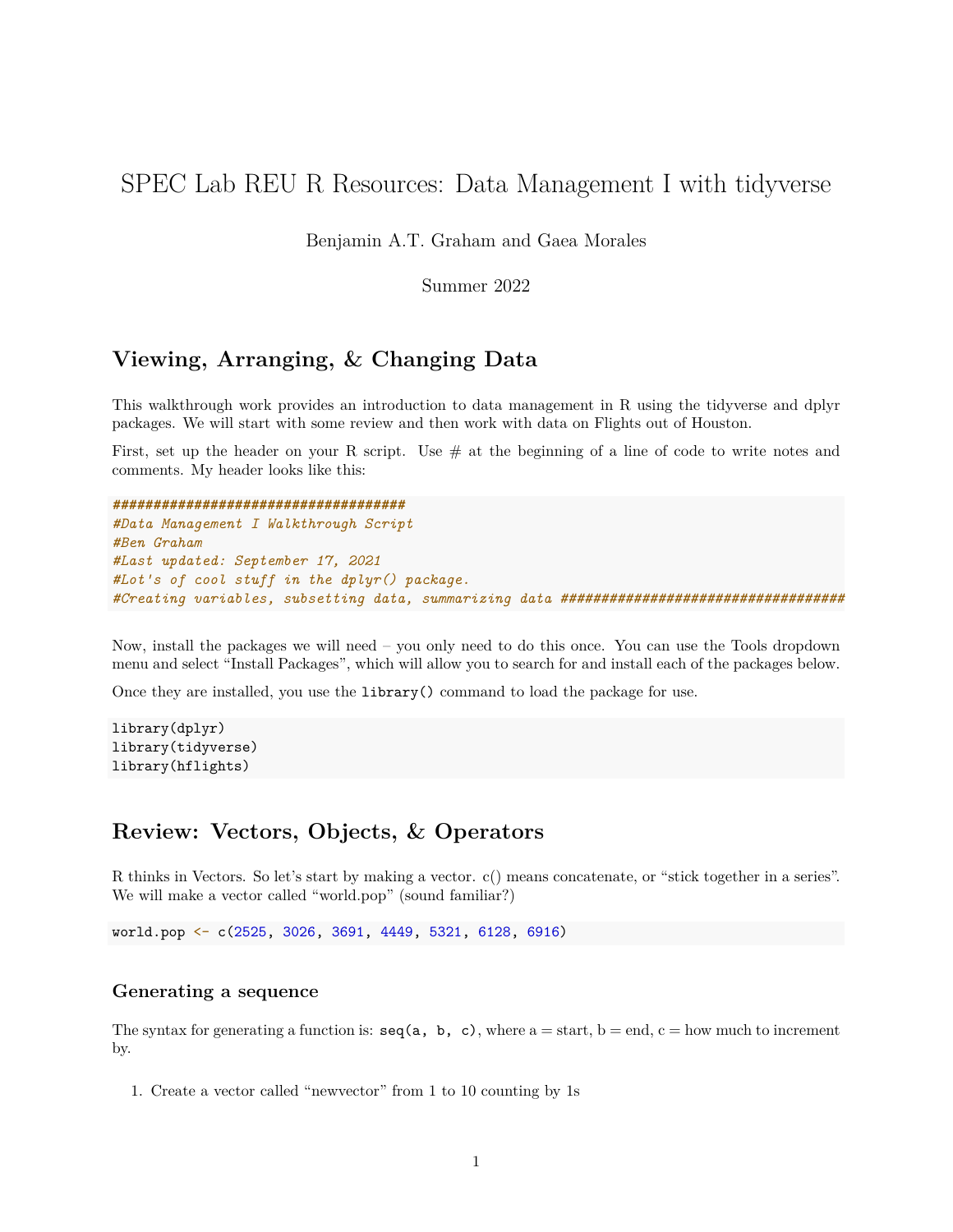newvector  $\leq$  seq $(1, 10, 1)$ 

2. Create a vector called "year" with values from 1950-2010, counting by 10s. Have a go!

year <- seq(1950, 2010, 10)

3. Now, let's assign the year vector as the names of the population vector, because each of the values in our initial vector is actually (roughly) the world population in millions, every 10 years from 1950-2010.

names(world.pop) <- year

```
#print all the values in the world.pop vector
print(world.pop)
```
## 1950 1960 1970 1980 1990 2000 2010 ## 2525 3026 3691 4449 5321 6128 6916

```
#alternatively
world.pop
```
## 1950 1960 1970 1980 1990 2000 2010 ## 2525 3026 3691 4449 5321 6128 6916

#### **A little playing around with our vectors.**

As we go through this training, we will learn how to subset dataframes using filter() in the dplyr package, but for now let's play with the subset() function.

Print all the values in world.pop except for 2000, and subset $(a, b)$ , where  $a =$  object and  $b =$  rule.

*Helpful Hints:* | is the symbol for "or" == is a test for equality, it can be read as "is exactly equal to" != is a test for inequality, "is not equal to"

smallworld <- subset(world.pop, year < 2000 | year == 2010) print(smallworld)

## 1950 1960 1970 1980 1990 2010 ## 2525 3026 3691 4449 5321 6916

There are always many ways to do things in R. Can you write this a bit more simply?

smallworld2 <- subset(world.pop, year != 2000) print(smallworld2)

## 1950 1960 1970 1980 1990 2010 ## 2525 3026 3691 4449 5321 6916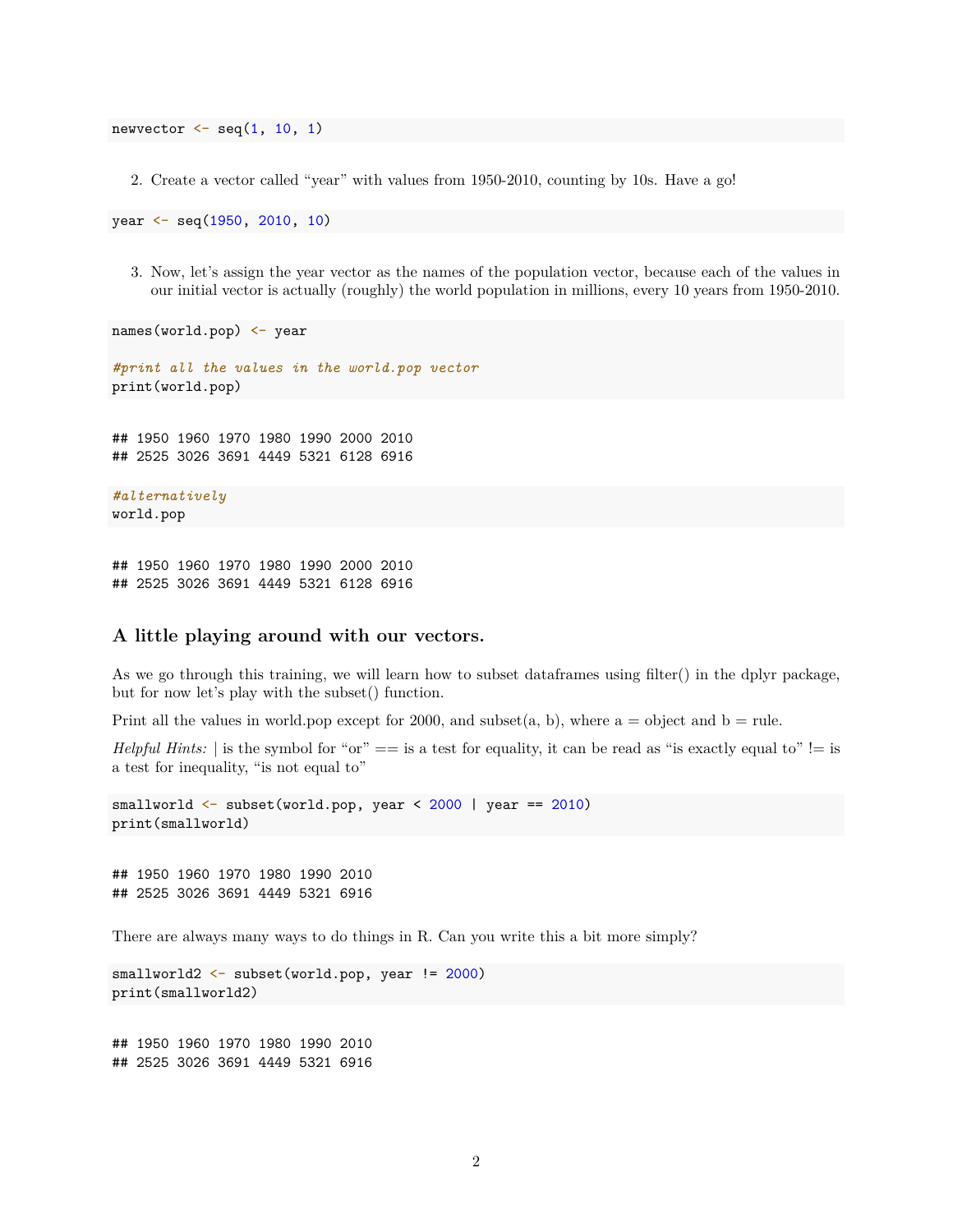#### *# Or*

world.pop

## 1950 1960 1970 1980 1990 2000 2010 ## 2525 3026 3691 4449 5321 6128 6916

print(world.pop[c(-6, -5)]) *#removes columns 6 and 5*

## 1950 1960 1970 1980 2010 ## 2525 3026 3691 4449 6916

### **Data Management**

Let's load the data we will use today. We are going to use the hflights dataset that is preloaded in R. The table\_df() command just loads in this data as a dataframe.

```
hflights <-tbl_df(hflights)
```

```
## Warning: 'tbl_df()' was deprecated in dplyr 1.0.0.
## Please use 'tibble::as tibble()' instead.
## This warning is displayed once every 8 hours.
## Call 'lifecycle::last_lifecycle_warnings()' to see where this warning was generated.
```
Let's take a look!

str(hflights)

```
## tibble [227,496 x 21] (S3: tbl_df/tbl/data.frame)
## $ Year : int [1:227496] 2011 2011 2011 2011 2011 2011 2011 2011 2011 2011 ...
## $ Month : int [1:227496] 1 1 1 1 1 1 1 1 1 1 ...
## $ DayofMonth : int [1:227496] 1 2 3 4 5 6 7 8 9 10 ...
## $ DayOfWeek : int [1:227496] 6 7 1 2 3 4 5 6 7 1 ...
## $ DepTime : int [1:227496] 1400 1401 1352 1403 1405 1359 1359 1355 1443 1443 ...
## $ ArrTime : int [1:227496] 1500 1501 1502 1513 1507 1503 1509 1454 1554 1553 ...
## $ UniqueCarrier : chr [1:227496] "AA" "AA" "AA" "AA" ...
## $ FlightNum : int [1:227496] 428 428 428 428 428 428 428 428 428 428 ...
## $ TailNum : chr [1:227496] "N576AA" "N557AA" "N541AA" "N403AA" ...
## $ ActualElapsedTime: int [1:227496] 60 60 70 70 62 64 70 59 71 70 ...
## $ AirTime : int [1:227496] 40 45 48 39 44 45 43 40 41 45 ...
## $ ArrDelay : int [1:227496] -10 -9 -8 3 -3 -7 -1 -16 44 43 ...
## $ DepDelay : int [1:227496] 0 1 -8 3 5 -1 -1 -5 43 43 ...
                    : chr [1:227496] "IAH" "IAH" "IAH" "IAH" ...
## $ Dest : chr [1:227496] "DFW" "DFW" "DFW" "DFW" ...
## $ Distance : int [1:227496] 224 224 224 224 224 224 224 224 224 224 ...
## $TaxiIn : int [1:227496] 7 6 5 9 9 6 12 7 8 6 ...
## $ TaxiOut : int [1:227496] 13 9 17 22 9 13 15 12 22 19 ...
## $ Cancelled : int [1:227496] 0 0 0 0 0 0 0 0 0 0 ...
## $ CancellationCode : chr [1:227496] "" "" "" "" ...
## $ Diverted : int [1:227496] 0 0 0 0 0 0 0 0 0 0 ...
```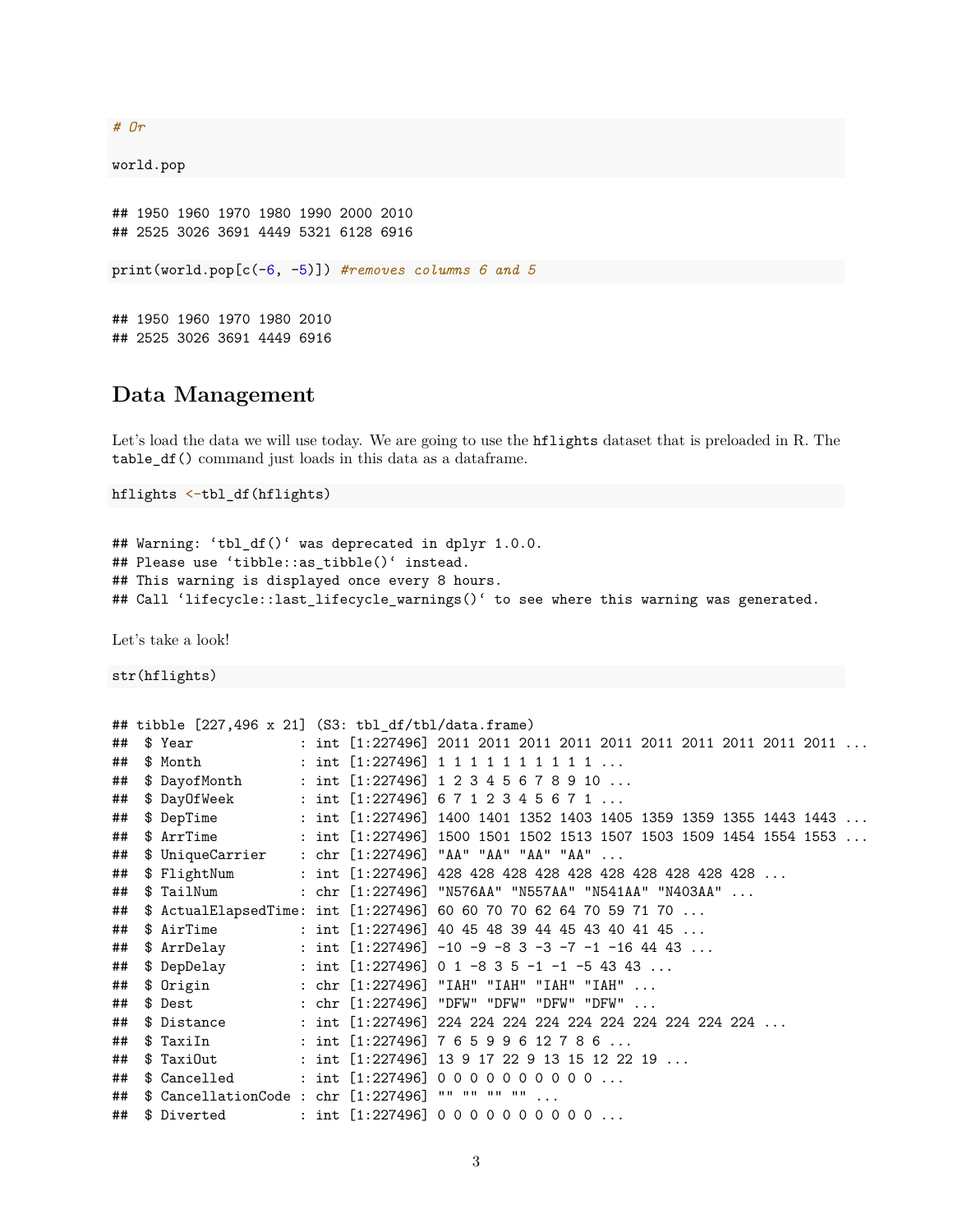*Helpful Hint:* Click the hflights object in the Environment tab in R Studio to see it in table view. Or type View(hflights) into your R script.

#### **Using select() to subset dataframes by choosing columns (i.e. variables)**

Start by selecting a subset of variables and renaming them. We're going to drop the variables we don't want by selecting the ones we want to keep. This will reduce the number of columns (i.e. variables) in our dataframe while leaving the number of rows (i.e. observations) the same.

```
data <- hflights %>%
  select(Month, #keep the month variable
         DayOfWeek, #keep the day of week variable
         Airline = UniqueCarrier, #rename the UniqueCarrier variable
         # to Airline and keep it
         Time = ActualElapsedTime, #rename and keep the elapsed time variable
         Origin:Cancelled) #also keep all the variables "Origin" through "Cancelled"
```
We can use select() to identify the variables we don't want, using  $a - \text{sign}$  to denote the variables we want to drop.

```
data \leq data \frac{9}{2}%
 select(-Cancelled)
str(data)
## tibble [227,496 x 9] (S3: tbl_df/tbl/data.frame)
## $ Month : int [1:227496] 1 1 1 1 1 1 1 1 1 1 ...
## $ DayOfWeek: int [1:227496] 6 7 1 2 3 4 5 6 7 1 ...
## $ Airline : chr [1:227496] "AA" "AA" "AA" "AA" ...
## $ Time : int [1:227496] 60 60 70 70 62 64 70 59 71 70 ...
## $ Origin : chr [1:227496] "IAH" "IAH" "IAH" "IAH" ...
## $ Dest : chr [1:227496] "DFW" "DFW" "DFW" "DFW" ...
## $ Distance : int [1:227496] 224 224 224 224 224 224 224 224 224 224 ...
## $ TaxiIn : int [1:227496] 7 6 5 9 9 6 12 7 8 6 ...
## $ TaxiOut : int [1:227496] 13 9 17 22 9 13 15 12 22 19 ...
```
We can also create a dataframe with all variables that contain the word "Time".

```
testframe <- hflights %>%
  select(contains("Time"))
head(testframe)
```

|        | ## # A tibble: 6 $\times$ 4  |                              |                                           |                              |
|--------|------------------------------|------------------------------|-------------------------------------------|------------------------------|
| ##     |                              |                              | DepTime ArrTime ActualElapsedTime AirTime |                              |
| ##     | $\langle \text{int} \rangle$ | $\langle \text{int} \rangle$ | $\langle \text{int} \rangle$              | $\langle \text{int} \rangle$ |
| ## 1   | 1400                         | 1500                         | 60                                        | 40                           |
| ## 2   | 1401                         | 1501                         | 60                                        | 45                           |
| ## 3   | 1352                         | 1502                         | 70                                        | 48                           |
| ## $4$ | 1403                         | 1513                         | 70                                        | 39                           |
| ## 5   | 1405                         | 1507                         | 62                                        | 44                           |
| ## 6   | 1359                         | 1503                         | 64                                        | 45                           |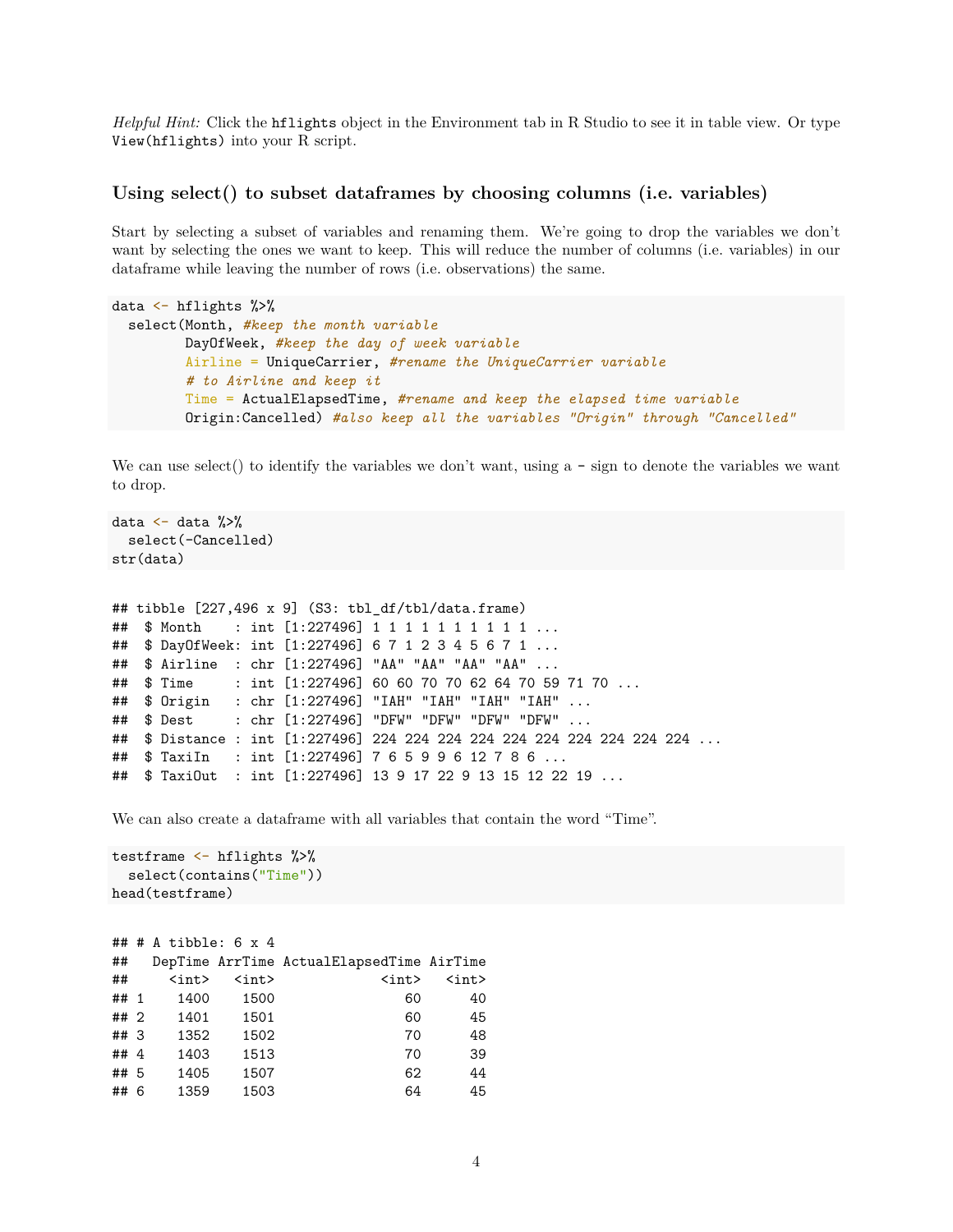#### **Using filter() to subset dataframes by choosing rows (i.e. observations)**

First, let's create a simple vector object that lists all LA-area aiports.

```
la_airports <- c("LAX", "ONT", "SNA", "BUR", "LGB")
          #filters for the flights that have LA airports
la_airports #to see what that vector looks like...
```
## [1] "LAX" "ONT" "SNA" "BUR" "LGB"

Now, we want to use filter() to create a new, smaller dataframe that contains only flights with LA-area destinations. This will reduce the number of rows (i.e. observations) in our dataframe. The number of columns (i.e., variables) will remain the same.

```
la_flights \leftarrow data %>%
 filter(Dest %in% la_airports)
la_flights_alt <- data %>%
filter(Dest == c("LAX", "BUR")) # la_flights_alt only contains flights into
                                     # LAX and Burbank
```
Let's use the head() command to display the first few rows of these new, smaller, dataframes.

head(la\_flights)

|        |              | $\#$ # # A tibble: 6 x 9                                         |                         |                                     |     |      |                                                           |             |
|--------|--------------|------------------------------------------------------------------|-------------------------|-------------------------------------|-----|------|-----------------------------------------------------------|-------------|
| ##     |              | Month DayOfWeek Airline Time Origin Dest Distance TaxiIn TaxiOut |                         |                                     |     |      |                                                           |             |
| ##     | <int></int>  |                                                                  | <int> <chr></chr></int> | <int> <chr> <chr></chr></chr></int> |     |      | $\langle \text{int} \rangle$ $\langle \text{int} \rangle$ | <int></int> |
| ## 1   | 1            |                                                                  | 1 CO                    | 227 IAH                             | LAX | 1379 | 8                                                         | 20          |
| ##2    | $\mathbf{1}$ |                                                                  | 1 CO                    | 229 IAH                             | LAX | 1379 | 11                                                        | 17          |
| ## 3   | $\mathbf{1}$ |                                                                  | 1 CO                    | 236 IAH                             | LAX | 1379 | 10                                                        | 27          |
| ## $4$ | 1            |                                                                  | 1 CO                    | 211 IAH                             | ONT | 1334 | 5                                                         | 17          |
| ## 5   | 1            |                                                                  | 1 CO                    | 243 IAH                             | SNA | 1347 | 6                                                         | 35          |
| ## 6   |              |                                                                  | 1 CO                    | 226 IAH                             | LAX | 1379 | 13                                                        | 15          |

```
head(la_flights_alt)
```

|      |                | $\#$ # # A tibble: 6 x 9                                         |                         |         |     |                                                             |                |             |
|------|----------------|------------------------------------------------------------------|-------------------------|---------|-----|-------------------------------------------------------------|----------------|-------------|
| ##   |                | Month DayOfWeek Airline Time Origin Dest Distance TaxiIn TaxiOut |                         |         |     |                                                             |                |             |
| ##   | <int></int>    |                                                                  | <int> <chr></chr></int> |         |     | <int> <chr> <chr> <int> <int></int></int></chr></chr></int> |                | <int></int> |
| ## 1 | $\overline{1}$ |                                                                  | 1 CO                    | 227 IAH | LAX | 1379                                                        | 8              | -20         |
| ## 2 | $\overline{1}$ |                                                                  | 1 CO                    | 236 IAH | LAX | 1379                                                        | 10             | 27          |
| ## 3 | $\mathbf{1}$   |                                                                  | 1 CO                    | 220 IAH | LAX | 1379                                                        | $\overline{7}$ | 12          |
| ## 4 | 1              |                                                                  | 1 CO                    | 236 IAH | LAX | 1379                                                        | 8              | 33          |
| ## 5 | 1              |                                                                  | 1 CO                    | 253 IAH | LAX | 1379                                                        | 11             | 30          |
| ## 6 | 1              |                                                                  | 1 CO                    | 229 IAH | LAX | 1379                                                        | 15             | 14          |

*Helpful Hints:* In addition to the head() command which gives you a preview, we can use View() to see all our data.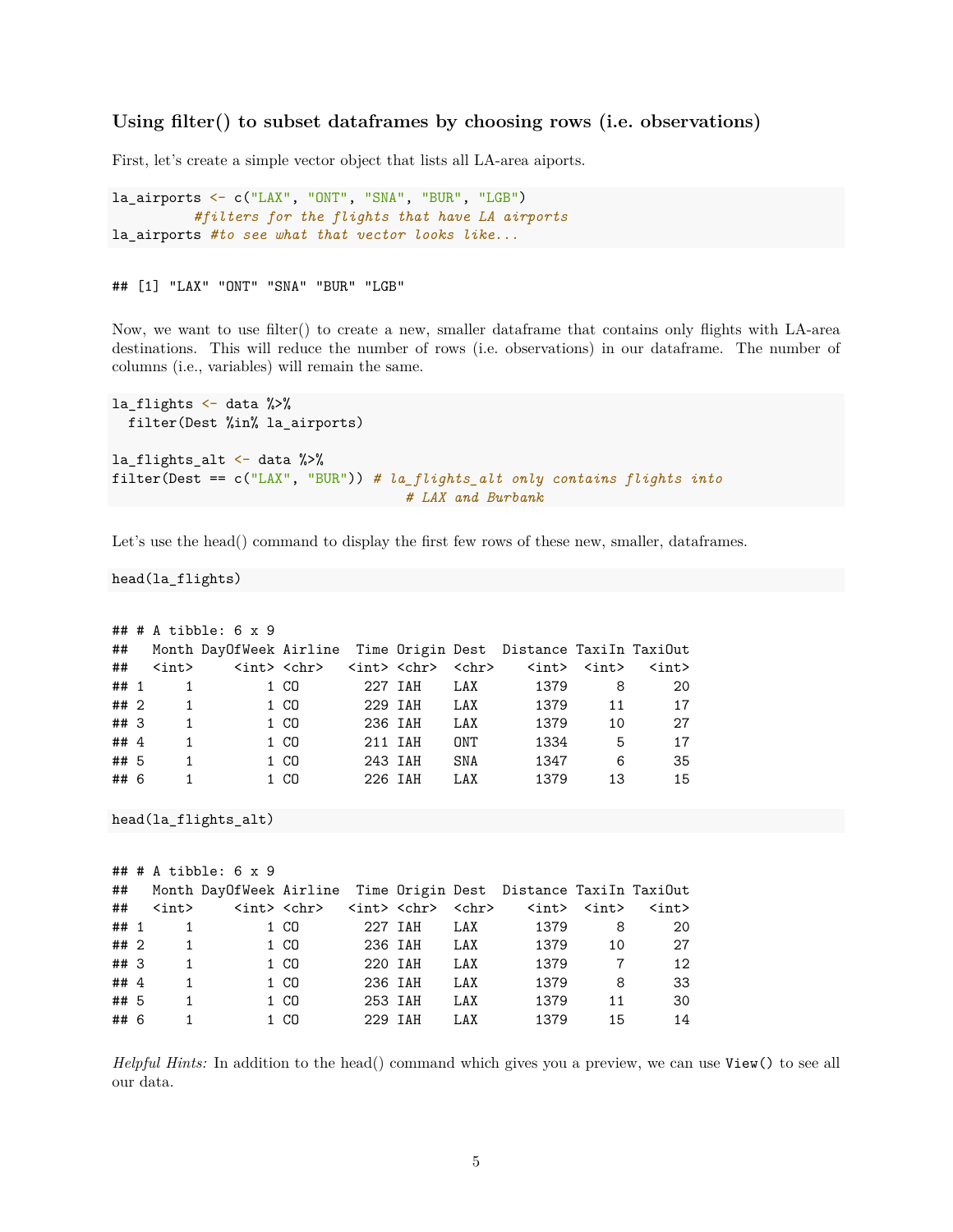#### **mutate() to create and/or transform variables**

We can use the mutate() function to add variables to our dataframe. We often use this command to create new variables that combine or transform information already present in other variables in our dataframe. For example, we can use mutate() to create a variable with the natural log of GDP in a dataframe that already has a GDP variable.

Here, we will combine information on time taxiing in and time taxiing out to create a variable, TaxiTotal, that captures the total time spent taxiing for each flight. We can also create a variable, TaxiProp that captures time spent taxiing as a share of total flight time.

```
la_flights <- la_flights %>%
  mutate(TaxiTotal = TaxiIn + TaxiOut.TaxiProp = TaxiTotal/Time) #now TaxiTotal and TaxiProp variables have been added
```
#### **ifelse() for adding conditions with mutate()**

ifelse() is a very versatile helper function. Here we use it along with mutate() to create a "Weekend" variable that codes whether each flight is on a weekend. We then use the filter() function to keep only the weekend flights. **Remember:** ifelse(condition, if TRUE [do something], if FALSE [do something]).

```
la_flights <- la_flights %>%
      # create a weekend variable: if the DayofWeek is 1 or 7 (Sunday or Saturday),
      # then assign with a value of 1, else it is a weekday, and assign it 0
  mutate(Weekend = ifelse(DayOfWeek x'in % c(1,7), 1, 0)) %filter(Weekend == 1) # filter for all the Weekend = 1 rows
                        # (those flights will be on a weekend)
```
#### **group\_by() and summarise() for summarising variables by observations**

We will cover the combination of group\_by() and summarise() more in Data Management 3 because they can take a bit of time to wrap your head around.

Let's say I hate taxiing and I want to know which days of the week have the shortest taxi times. Once we use group\_by() to denote "DayofWeek" as the grouping variable, I can use the summarise() function to create a new variable "AverageTime" that has the average taxi time for each day of the week.

Note that summarise() radically changes my dataframe. Instead of one observation for each individual flight, I now have just one observation for each day of the week, with summary information about the average and maximum taxi times on those days.

```
weekday_time <- la_flights %>%
  group_by(DayOfWeek) %>%
  summarise(AverageTime = mean(Time, na.rm = T),MaxTaxiTotal = max(TaxiTotal, na.rm = T)) # na.rm tells R to ignore
                                                        # missing values
```
For legibility, let's reorder the output in ascending order using arrange(), with "MaxTaxiTotal" as a tie breaker.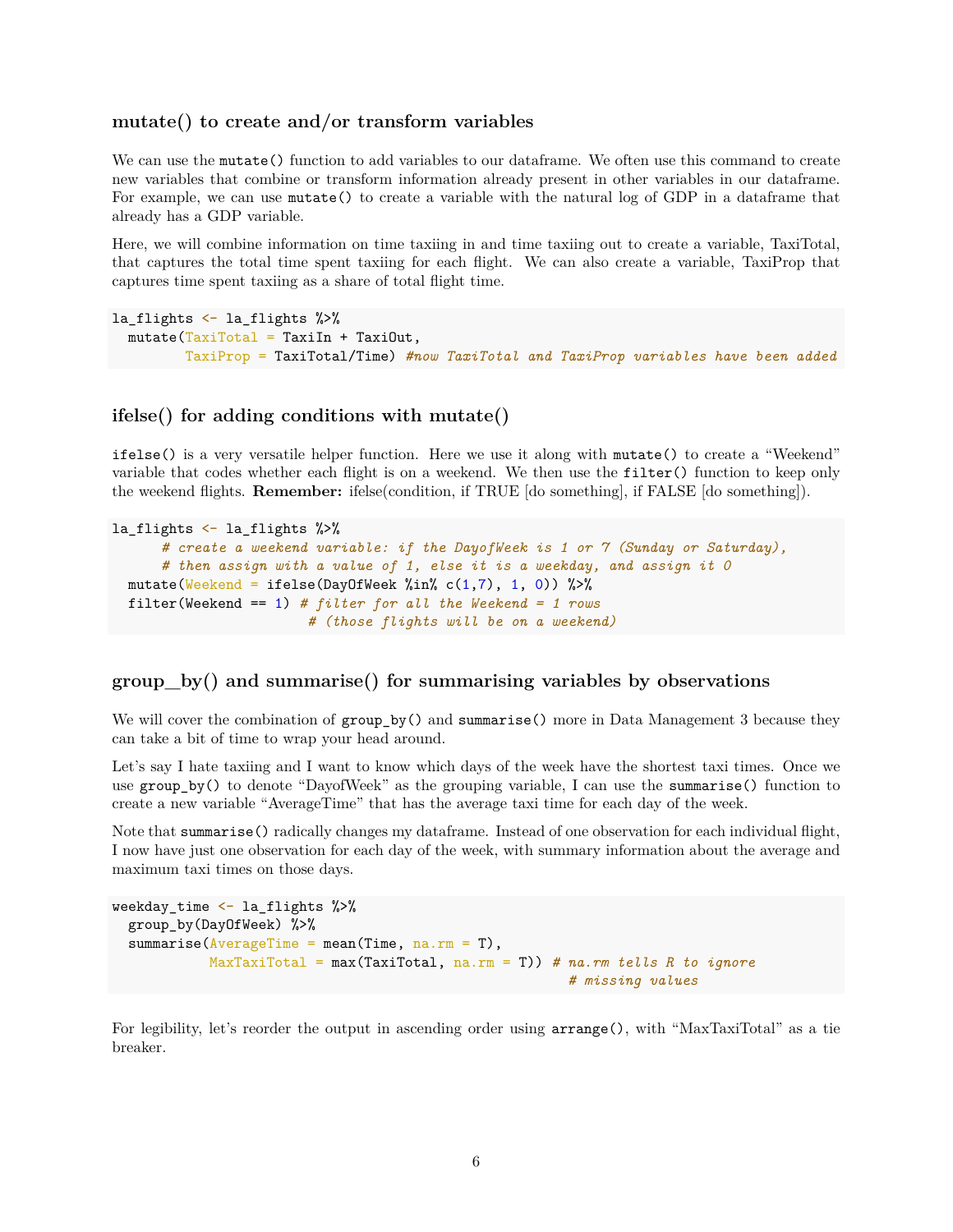```
weekday_time <- la_flights %>%
 group_by(DayOfWeek) %>%
 summarise(AverageTime = mean(Time, na.m = T),
           MaxTaxiTotal = max(TaxiTotal, na.rm = T)) %arrange(AverageTime, MaxTaxiTotal) # Default is ascending order, though you can specify
                                       # descending order using the desc() operator
```
### **n()**

We can also pair group\_by() with  $n()$  to count the number of flights each airline has in our dataframe.

```
carriers <- la_flights %>%
 group_by(Airline) %>%
 summarise(NoFlights = n()) %>% # n() tells dplyr to count all the observations
                               #for the groups specified in group_by().
 arrange(desc(NoFlights)) #desc() for descending order.
# We can take a look at the data
head(carriers)
## # A tibble: 3 x 2
## Airline NoFlights
## <chr> <int>
## 1 CO 1943
## 2 WN 393
## 3 MQ 228
```
## **Putting it all together with piping %>%**

We want a clean line of code without comments. We can use piping to make all these operations happen at once. Let's give it a go!

```
carriers_new <- hflights %>%
  select(Month,
         DayOfWeek,
         Airline = UniqueCarrier,
         Time = ActualElapsedTime,
         Origin:TaxiOut) %>%
  filter(Dest %in% c("LAX", "ONT", "SNA", "BUR", "LGB")) %>%
  mutate(TaxiTotal = TaxiIn + TaxiOut,TaxiProp = TaxiTotal/Time,
         Weekend = ifelse(DayOfWeek %in% c(1,7), 1, 0)) %>%
  filter(Weekend == 1) %>%
  group_by(Airline) %>%
  summarise(NoFlights = n()) %>%
  arrange(desc(NoFlights))
```